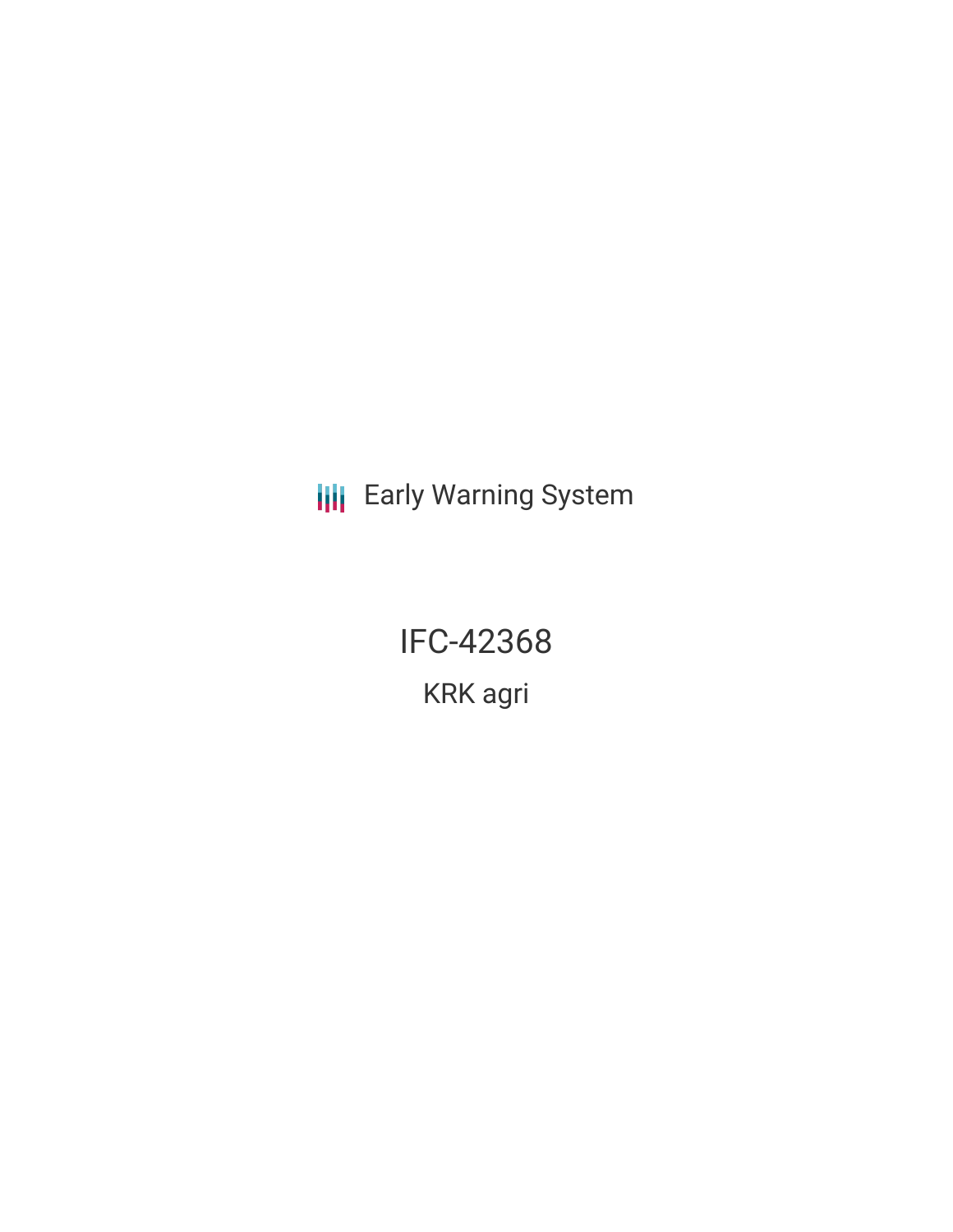| <b>Countries</b>               | Kosovo                                  |
|--------------------------------|-----------------------------------------|
| <b>Financial Institutions</b>  | International Finance Corporation (IFC) |
| <b>Status</b>                  | Approved                                |
| <b>Bank Risk Rating</b>        | FI.                                     |
| <b>Voting Date</b>             | 2019-10-07                              |
| <b>Borrower</b>                | KREDITIMI RURAL I KOSOVES LLC           |
| <b>Sectors</b>                 | Agriculture and Forestry, Finance       |
| <b>Investment Type(s)</b>      | Loan                                    |
| <b>Investment Amount (USD)</b> | $$6.00$ million                         |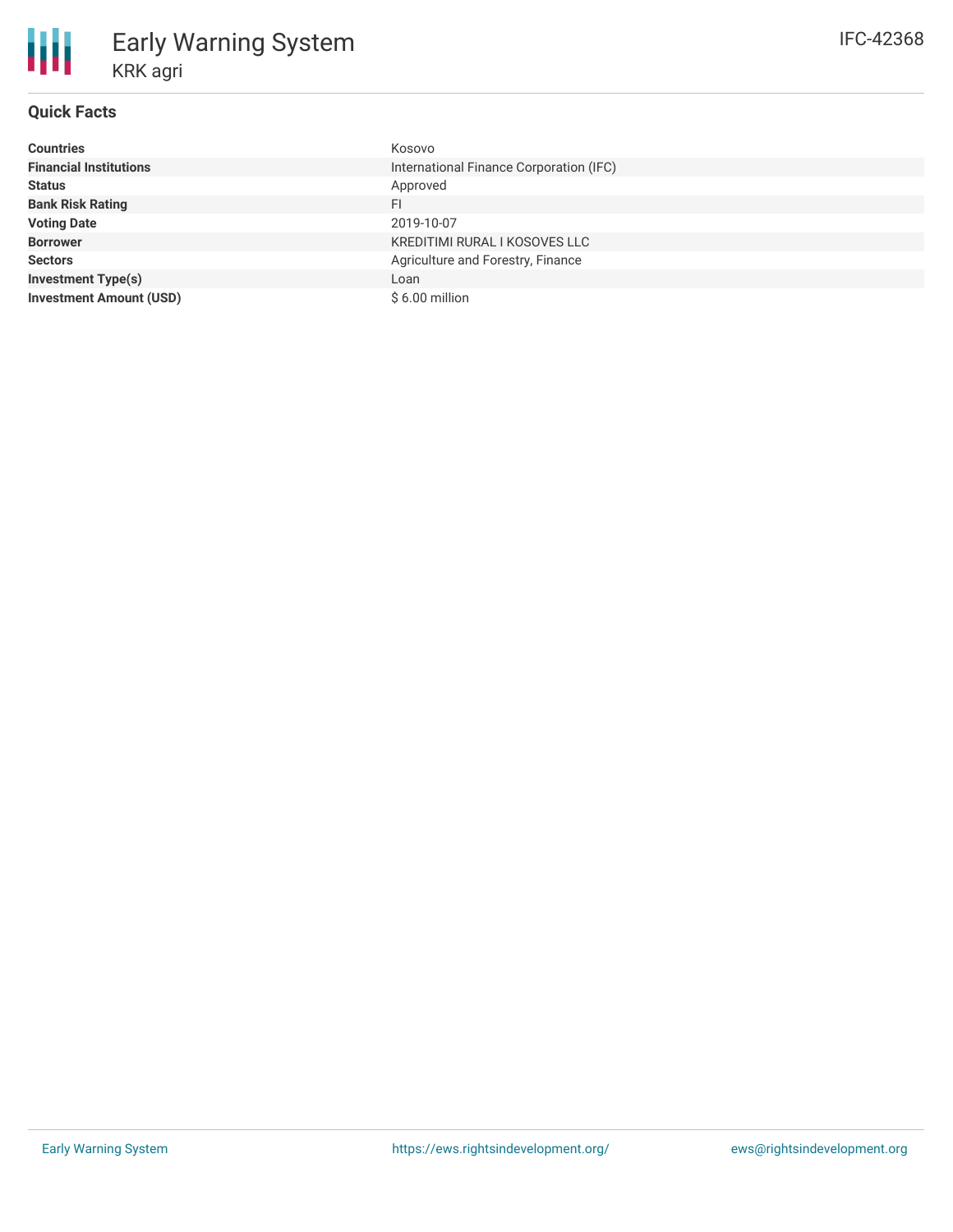

### **Project Description**

According to the Bank's website, this project finances on-lending to micro and small enterprises, with at least 50 percent of the proceeds to be used for lending to agribusiness borrowers including farmers.

Environmental risk categorisation: FI-3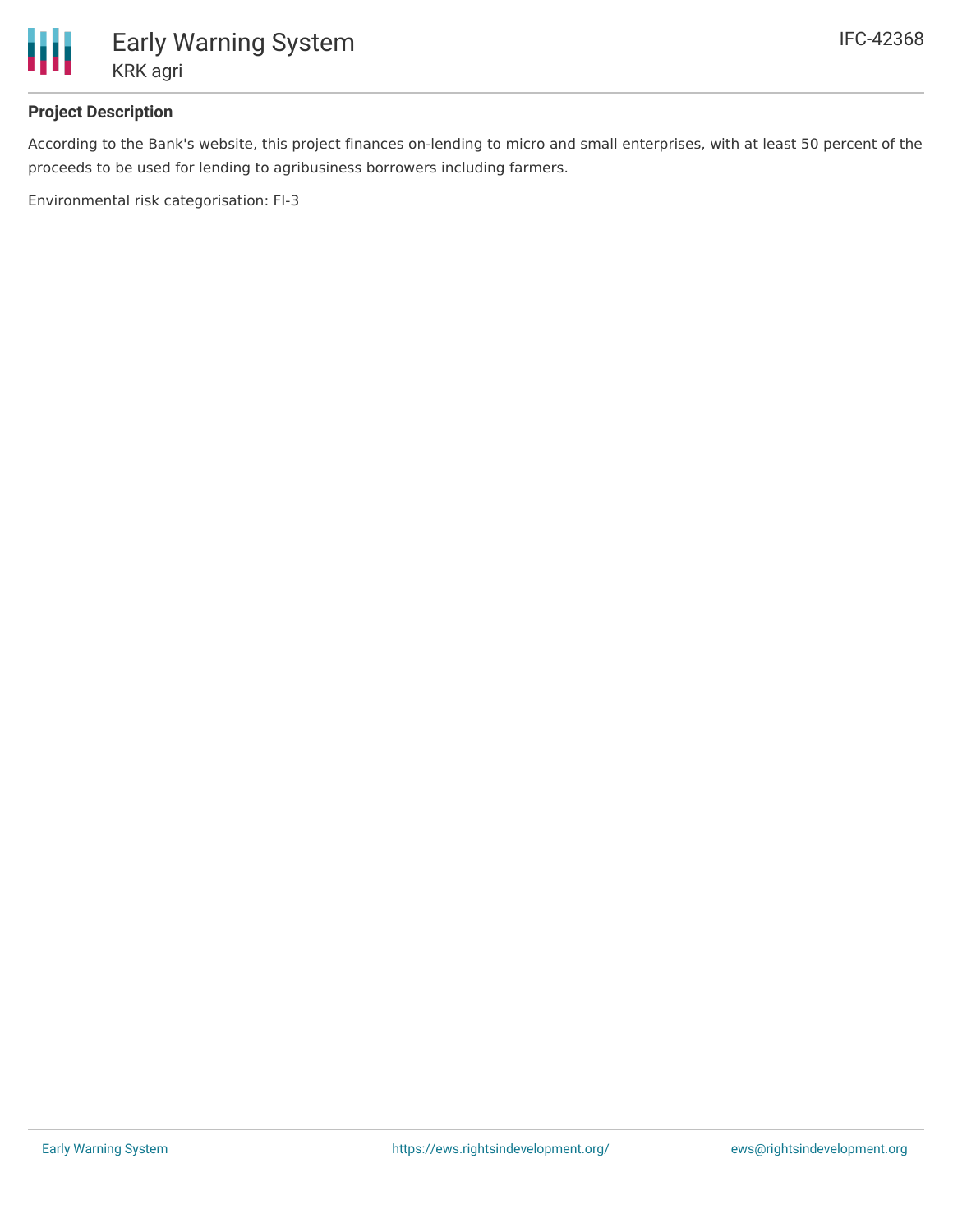# **Investment Description**

• International Finance Corporation (IFC)

# **Financial Intermediary**

Financial Intermediary: A commercial bank or financial institution that receives funds from a development bank. A financial intermediary then lends these funds to their clients (private actors) in the form of loans, bonds, guarantees and equity shares. Financial intermediaries include insurance, pension and equity funds. The direct financial relationship is between the development bank and the financial intermediary.

• [Kreditimi](file:///actor/1243/) Rural i Kosoves (Financial Intermediary)